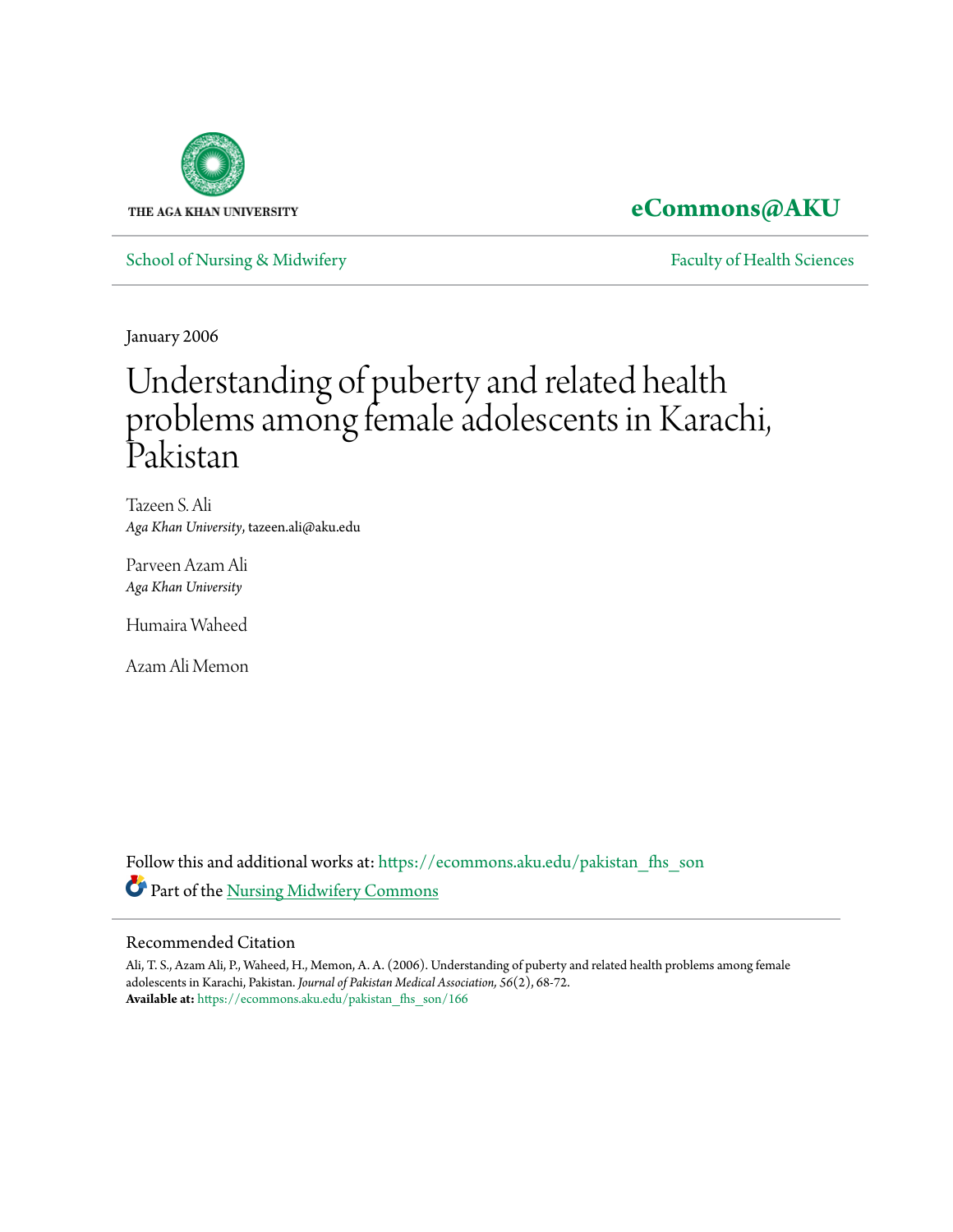### **Understanding of Puberty and related Health Problems among Female Adolescents in Karachi, Pakistan**

Tazeen Saeed Ali<sup>1</sup>, Parveen Azam Ali<sup>1</sup>, Humaira Waheed<sup>2</sup>, Azam Ali Memon<sup>3</sup> Aga Khan University School of Nursing1, Nursing Services, Aga Khan University Hospital2, Bismillah Medical Center3, Karachi.

#### **Abstract**

**Objectives:** To understand the level of knowledge, a community based study conducted with the objectives as follows: To estimate the proportion of common facilities available and accessible and frequency of utilizing of it. To estimate the proportion of female adolescent utilizing the availability of facilities. To assess the level of understanding related to puberty and related health problems among female adolescents.

**Methods:** This cross-sectional study was conducted to determine the understanding and level of knowledge related to puberty and related health problems among female adolescents of Karachi, Pakistan. Data was collected from 150 female adolescents between 10-19 years of age. The pre-coded questionnaire was used to collect the data which was double entered and analyzed in SPSS.

**Results:** Sixty six percent (66%) of the participants were aware of the names of reproductive organs. Majority of the participants received information related to sexuality from their mothers. Sixty seven percent (67%) of the participants did not know about self breast examination. Cable and internet were cited as a major source of puberty and sexual health related information.

**Conclusion:** The study concluded that there is a lack of knowledge related to puberty and related health problems among female adolescents. This study recommends that the adolescents should be provided with health education before and during their puberty period to make them confident in dealing with their body changes during puberty effectively (JPMA 56:68;2006).

#### **Introduction**

Adolescence is defined as the stage of life when individuals reach sexual maturity.1 This is the time when adolescents experience a change in their physical, social, and emotional aspects of life. In order to effectively deal with this transition, they require information and a clear picture of their bodily changes to prevent them from physical problems, guilt, ambiguity, and confusion.2 Therefore, reproductive health of the young people is a growing concern today and is considered a corner stone of health and a major determinant of human social development.3 A study conducted among adolescent girls of African American and Latina aged 13 to 19 years attending public high schools revealed that in the presence of health care system, female adolescents were unable to receive adequate care due to confusion 4

Pakistan comprises of 16.5 and 25 million of adolescents aged 10 to 15 years and 15 to 24 years respectively.

The proportion of female adolescents of age 10-14 and 15- 19 is 9 million and 6.5 million respectively.5 Two third of the said population live in urban areas and remaining live in rural areas.5 Yet research surrounding adolescents' reproductive issues remain limited, primarily due to the social taboos restricting open discussion of the topic specially among the young group.2,6 Limited literature shows that people of Pakistan generally and adolescent group specially have limited access to puberty related health education and services.2 A survey conducted by Aahung, a non-governmental organization revealed that adolescents had general lack of confidence and had inadequate information about their bodily changes. The study identified child sexual abuse, sexual harassment and shame and guilt associated with the body changes as key concerns inhibiting healthseeking behaviour of adolescents.7

A study conducted by the Population Council suggested that adolescents need more information about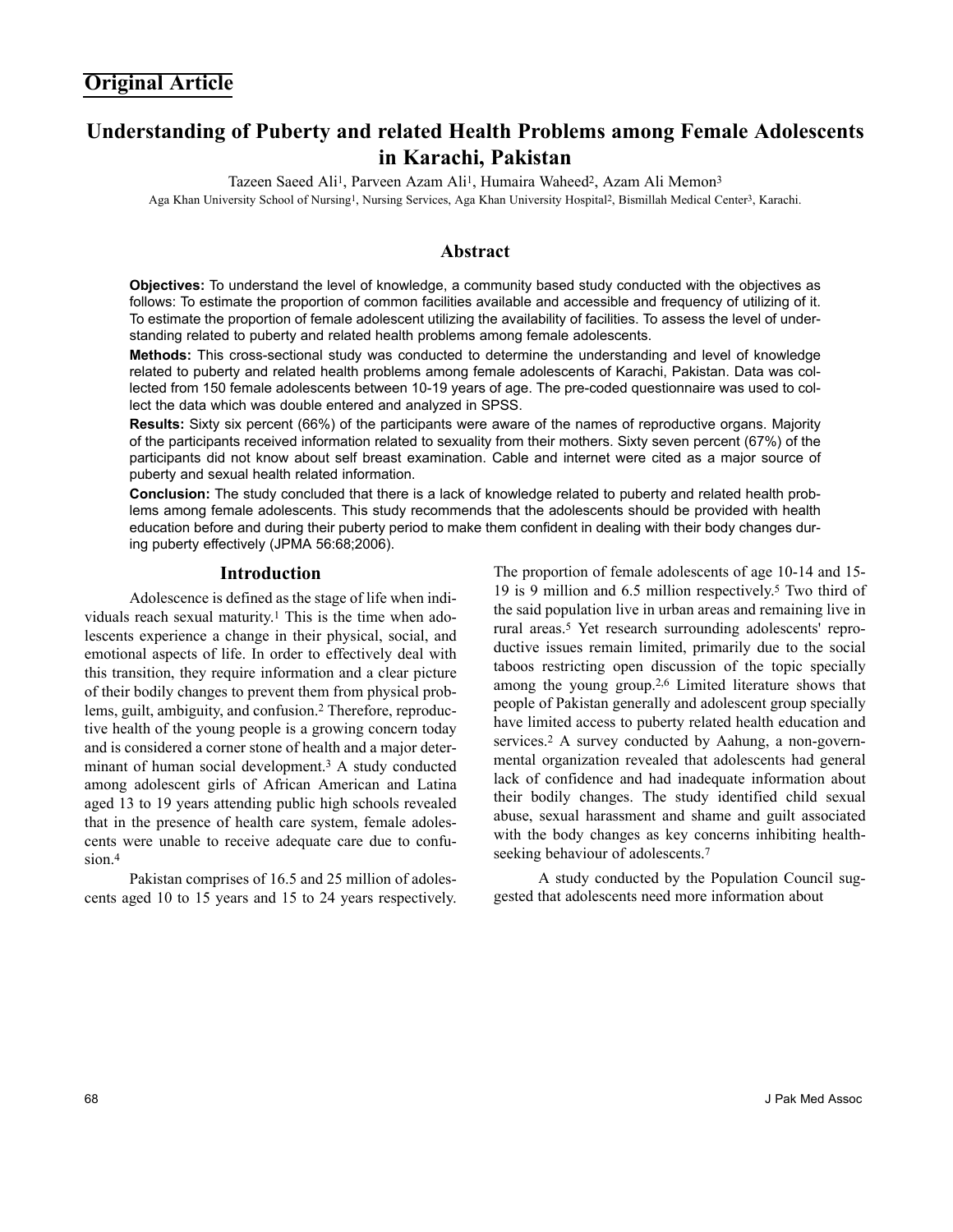| Characteristics                        | Percentages |
|----------------------------------------|-------------|
| <b>Area of Residency</b>               |             |
| Dastagir                               | 36          |
| Gulshan-e-Iqbal                        | 25          |
| PIB colony                             | 39          |
| <b>Religion</b>                        |             |
| Muslim                                 | 88.7        |
| Christian                              | 12.3        |
| Ethnicity                              |             |
| Sindhi                                 | 12          |
| Punjabi                                | 30          |
| Urdu Speaking                          | 50          |
| Pathan                                 | 8           |
| <b>Type of house</b>                   |             |
| Own                                    | 94          |
| Rented                                 | 6           |
| <b>Father education</b>                |             |
| Literate                               | 100         |
| <b>Mother education</b>                |             |
| Literate                               | 94          |
| <b>Education level of participants</b> |             |
| Literate                               | 85          |

reproductive health, including physiological changes during puberty.8

A study conducted by Pakistan Voluntary Health and Nutrition Association (PAVHNA) revealed greater awareness of puberty among boys than girls. According to the study findings, 90% of the boys and 80% of the girls had discussed bodily changes with peers and family members.<sup>9</sup> Findings of another survey showed that girls were most likely to hear about puberty from their mothers, sisters and friends. They were less likely to be informed about puberty before it occurred. The study also highlighted that the timing of information on puberty was inadequate as 75% of girls felt that they should have been informed about puberty in advance.10

A study on reproductive health awareness in adolescent girls was conducted in Peshawar.11 Eighty eight percent (88%) of the students in the study clearly expressed their demand for sex education in schools. Girls were shy about discussing menstruation and felt that virginity was a virtue. The study concluded that there was a great need for multidisciplinary educational programs in schools to give adolescents "the right answers at the right time".11

Studies have also revealed that majority of female adolescents have very limited information about menstruation. A qualitative research based study in Karachi found various misconceptions about menstruation. Majority of the girls perceived menstruation as the ability to give birth and bathing as harmful during menstruation. Most girls felt it inappropriate to talk about their bodies. They also stated that they would tell their mother if they experienced any discomfort in genital area.7

Another study found that females were considered unclean while menstruating. Some were made to sleep on a mat on the floor, forbidden to bath, and advised to avoid some foods.12

The above mentioned literature clearly shows a lack of knowledge related to puberty and related health among the female adolescents.13 As a result, female adolescents face a number of problems during their reproductive life and especially at the time of puberty, pregnancy and childbirth.14 This study was conducted to explore the understanding of puberty and related health problems among female adolescents in Karachi, Pakistan.

The objectives of the study were to estimate the proportion of common facilities available and accessible to gain knowledge about puberty among female adolescents; to estimate the proportion of female adolescent utilizing the availability of facilities; and to assess the level of understanding related to puberty and related health problems among female adolescents.

#### **Subjects and Methods**

A community based cross sectional study was conducted among the female adolescents between 10-19 years of age. Data was collected from three areas of Karachi including Gulshan-e-Iqbal, Dastagir Colony, and PIB Colony using a structured, pre-tested questionnaire from December to January 2002. The questionnaire consisted of both open and close-ended questions. Systematic sampling method was used to select 150 participants. Every 5th household was approach to find out the presence of adolescents. Only those adolescents who consented and received permission from their parents to participate in the study were included.

After double entry of the data in EPI- info version 6.04, cleaning and consistency checks were made. Data was then transferred to Statistical Package for Social Sciences (SPSS) version 11.5 for analysis and was again checked for consistency and correctness.

Descriptive analysis was performed to describe the composition of different variables. Frequency distributions,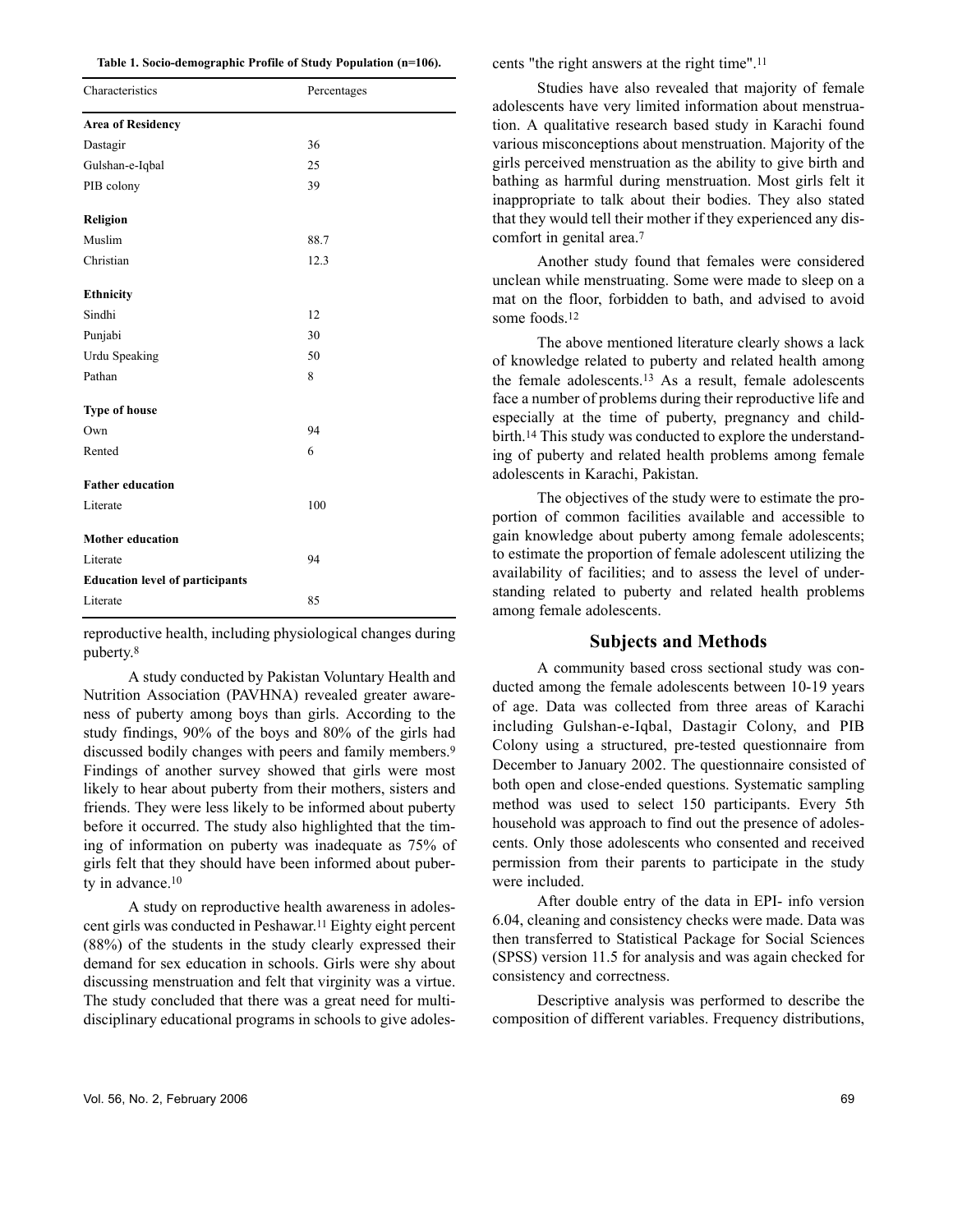

percent distribution, mean, range and standard deviation were computed.

#### **Results**

A total of 106 completed questionnaires were received revealing a response rate of 70%. The age range of the participants was 10-19 years with a mean of 14.3 years and a standard deviation of 1.7 years. Majority of them were Muslims (88.7%). Ninety percent of the participants were literate. Median income of the family as reported by the participants was Rs. 10,000. A summary of the socio-demographic details of the participants is provided in Table 1.

Common information facilities available and accessible by the participants as reported included telephone (40%), newspaper (70%), cable (90%), internet (60%) and health magazine (8%). Among these information facilities cable (90%) and internet (35%) were cited as the major source of information about sexuality, whereas only 5% of the participants reported utilization of health magazine as an information source. Data about availability, accessibility and utilization of the facilities/sources of information regarding puberty and sexual knowledge is summarized in Figure 1.

Sixty six percent (66%) of the participants were aware of the names of reproductive organs. Sixty eight percent (68%) of the participants defined menstruation as the regular monthly bleeding. Remaining were unaware of the definition. Among those who were able to define menstruation 15%, 11% and 34% reported that menstrual blood comes from the rectum, urinary bladder and urethra respectively. When asked about reasons of menstruation, 80% of the participants reported that it is the ability of a female to

become mother, in future.

Majority (98%) of the participants had received this information from their mothers who had also told them to avoid bathing (70%), praying or preaching (90%), carrying heavy weight (89%), and eating eggs, beef, and fish during menstruation. Remaining participants reported receiving information from elder sister, or a friend.

The first menstrual experience as reported by the participants was shocking (44%), fearful (30%) and stressful (18%), as according to them they were never given any information about menstruation before it occurred. Seventy eight percent (78%) of the participants reported having vaginal discharge before and after menstruation for the last six months.

Approximately 67% of the participants did not know about self breast examination. Most (56%) of the participants stated that the problems related to sexual organs/disease should not be reported to anyone. Only 22% reported that the problem should be discussed with the family members, whereas remaining participants stated that incase of any problem a doctor should be consulted. When explored about the knowledge related to sexual disease, only 46% of the participants were able to mention the names of some diseases including AIDS (4%), Hepatitis B (28%), and Hepatitis C (14%). Remaining 54% of the participants did not have any information about any sexual disease.

Majority (72%) of the participants believed that they should be given proper information related to puberty and sexual health before and during the time of puberty. School health programs (45%), television programs (35%) and magazines (10%) were cited as the sources which could be used to provide information to the adolescents. Eighty percent of the participants believed that topics related to puberty, sexual and reproductive health should be taught as a part of the school curriculum.

#### **Discussion**

Findings of the study support previous researches which revealed that female adolescents have limited access to puberty and sex related health education and services.2,8,13 Young women gained information from limited sources including electronic media (cable and internet), family members (mother, sister) and friends. Mothers were shown to play a very important role in this respect, as majority of the participants reported receiving information from their mothers. Lack of knowledge about puberty and sexual health as shown in this study might be due to the fact that mothers themselves suffer from lack of information about reproductive functions and may not feel comfortable in discussing such issues as reported by various studies.16 Open discussion of sexuality is considered inappropriate in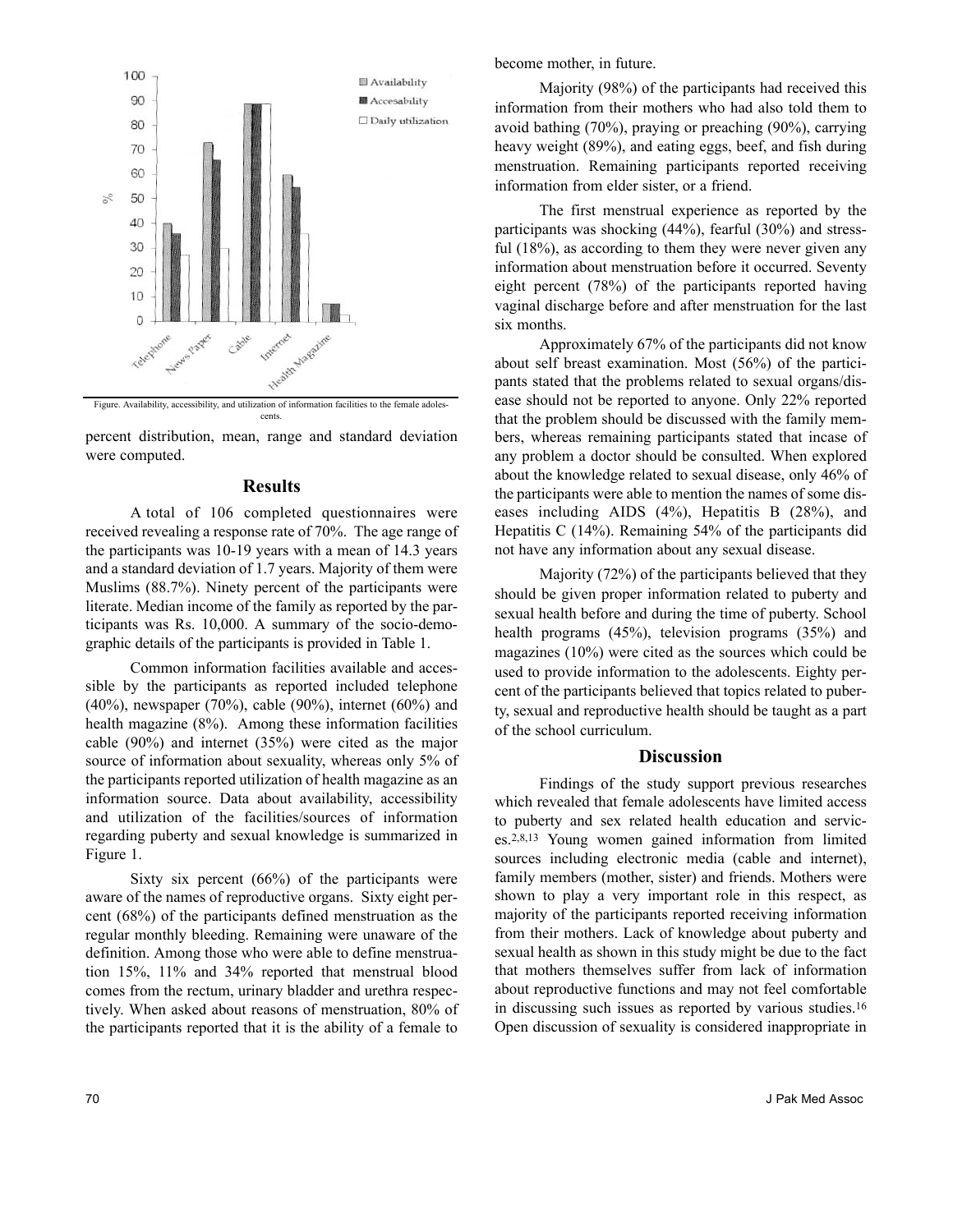society and parents fear that discussing sexual issues with adolesents would imply approval of pre-marital activity.16 The other explanation could be the low education level of women in Pakistan, especially with regard to pubertal changes; mothers themselves do not have sufficient knowledge related to puberty. Though electronic media including cable and internet has been cited as a major source of information for the female adolescents, it does not provide them with the appropriate information they need as reported in previous studies.

The finding that the adolescent girls believed that bathing, praying, carrying heavy weights, and avoiding certain foods during menstruation also supported previous research studies which suggest women are considered unclean during menstruation and were advised to avoid some food and to take bath.12,14

Only a small number of participants in the study were able to state that menstrual blood comes from uterus. This implies that the young females have a lack of information related to sexual and reproductive health and supports previous research in which only 33% of the participants were able to correctly identify the source of menstrual blood.5

Majority (74%) of the participants in this study reported that the first menstrual experience for them was shocking and fearful. The findings in this study support the findings of Qazi (2001)6 which stated that most girls were unprepared for the trauma of their first menstrual experience. It highlighted the need for the provision of information related to menstruation before the experience to help the adolescents cope with the change effectively. Another study also highlighted parents' general lack of concern in discussing reproductive health issues with their children before there was a clear need due to the cultural tendency of seeking curative care for an ailment after it strikes rather than taking preventive measures.8

The reports of white discharge among adolescent girls in this study may suggest the presence of any gynaecological information; however, this finding should be interpreted cautiously, as it needs support of other clinical evidences. Literature suggested that association between women self reported white discharge and detectable infection is relatively low.17

Majority of the participants in this study felt that problems related to sexual and reproductive organs should not be reported to anyone. Various reasons contributing to this issue may include a feeling of shyness to discuss such issue, lack of knowledge and perceived barriers to access to health care of female adolescent. The finding supported the results of a study that has shown that lack of proper knowledge related to puberty and sexual health, and taboos attached to the issue, female adolescents do not seek proper health care assistance for gynaecological problems.<sup>8</sup>

The finding that majority of the participants had not information about self breast examination and sexually transmitted diseases also supported the notion of lack of information related to puberty and sexual health among female adolescents in Pakistan.6,8

The finding that majority of the participants identified a need to have knowledge related to puberty and sexual health before the time of puberty is similar to previous research findings.6,8,10,11 The participants of this study as well as the previous studies have identified school curriculum, school health programs and programs delivered by print and electronic media as potential sources which could be used to enhance adolescents understanding of puberty and sexual health.6,8,10,11

Findings of the study should be considered cautiously as the data was collected from only three selected areas of Karachi city. Moreover, taboos and stereotypes attached with the puberty and sexuality related information might have affected the responses of the participants.

The findings of the study revealed that the knowledge of puberty and sexual health among the female adolescents of middle income families of Karachi is lacking. Although the mothers are educated, still have lack of information on reproductive organs, normal physiology and do's and dont's. Hence, they transfer limited knowledge to their daughters. The participants suggested the need of reproductive education as a part of the school curriculum, especially in secondary school.

The study recommends that the female adolescent should be given appropriate knowledge regarding puberty and sexual health to help them confidently deal with their sexual health issues.

Community groups, peer groups, school curriculums, and other channels can be utilized as effective means of transmitting important health messages and advice to young women entering puberty. Finally, print and electronic media can be utilized to address the sexual and reproductive issues of the adolescents and specially the female adolescents in a culturally sensitive way.

#### **References**

- 1. United Nations. Demographic Yearbook 1995. New York, United Nations (ST/ESA/STAT/SER. R/26). 1997.
- 2. Khan A. Adolescents and reproductive health in Pakistan: a literature review. Population Council final report 2000.
- 3. Khan A, Pine P. Adolescent reproductive health in Pakistan: Status, policies, programs, and issues. Policy project report. Islamabad: policy and USAID, March 2003.
- 4. McKee MD, Karasz A, Weber CM. Health care seeking among urban minority adolescent girls: the crisis at sexual debut. Ann Fam Med 2004;2:549-54.
- 5. Government of Pakistan. 1998 Census report of Pakistan. Population Census